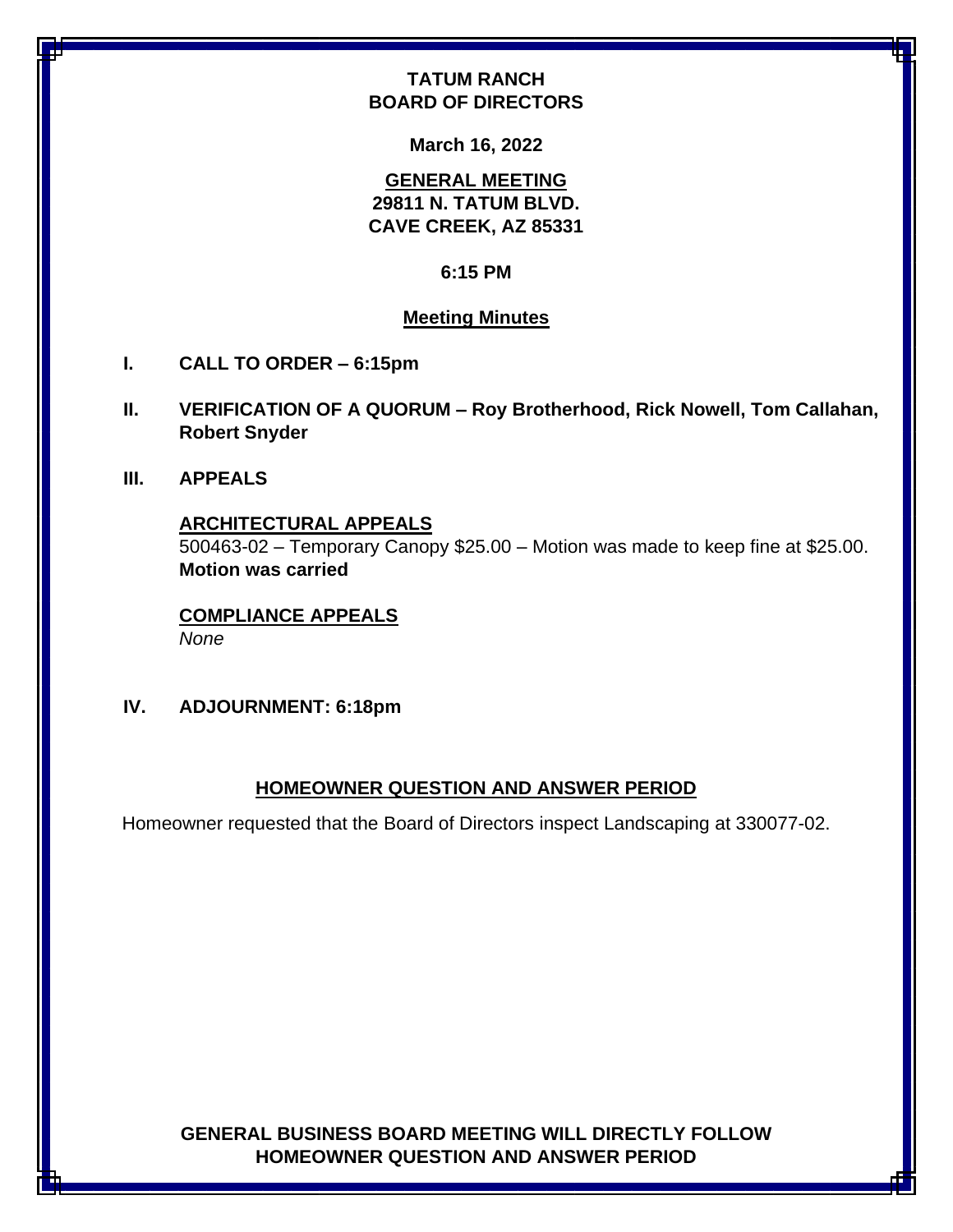## **TATUM RANCH**

## **BOARD OF DIRECTORS**

#### **March 16, 2022**

## **GENERAL BUSINESS MEETING Meeting Minutes**

- **I. CALL TO ORDER – 6:21**
- **II. VERIFICATION OF A QUORUM - Roy Brotherhood Rick Nowell, Tom Callahan, Chuck Teater, Robert Snyder**
- **III. APPROVAL OF THE MARCH 16, 2022, PROPOSED AGENDA –** Motion to Approve with Amendment**. Motion Carried**
- **IV. APPROVAL AND ACCEPTANCE OF THE JANUARY 19, 2022, BOARD MEETING MINUTES –** Motion to Approve with Amendment. **Motion Carried**
- V. **TREASURER'S REPORT AND FINANCIAL REPORT FOR JANUARY/FEBRUARY 2022 –** Treasurer gave his report. Report attached

## **VI. COMMITTEE REPORTS**

- **A. ARCHITECTURAL COMMITTEE**
- **B. COMPLIANCE REPORT**
- **C. RESALE REPORT**
- **D. SOCIAL COMMITTEE**
- **VII. COMMUNITY MANAGER'S REPORT -** Manager gave his report. Report attached.

## **VIII. UNFINISHED BUSINESS**

**A. CEMENT PICNIC TABLE QUOTE –** Motion was made to accept proposal contingent that they bolt everything to the cement ground. **Motion Carried**

## **IX. NEW BUSINESS**

- **A. ELECTRONIC VOTING –** More information needed add to May Agenda.
- b. **APPROVED GUIDELINE #47 BY THE ARCHITECTURAL COMMITTEE – BOARD TO REVIEW** – Motion to approve Window Guideline #47 as Written. **Motion Carried**
- **c. APPROVED GUIDELINE #9 AND #22 BY THE ARCHITECTURAL COMMITTEE BOARD TO REVIEW.** Motion to approve Guideline #9 as written. **Motion Carried** Guideline #22 has been tabled
- **D. MONETARY PENALTY – REVISED MARCH 2022-** This has been tabled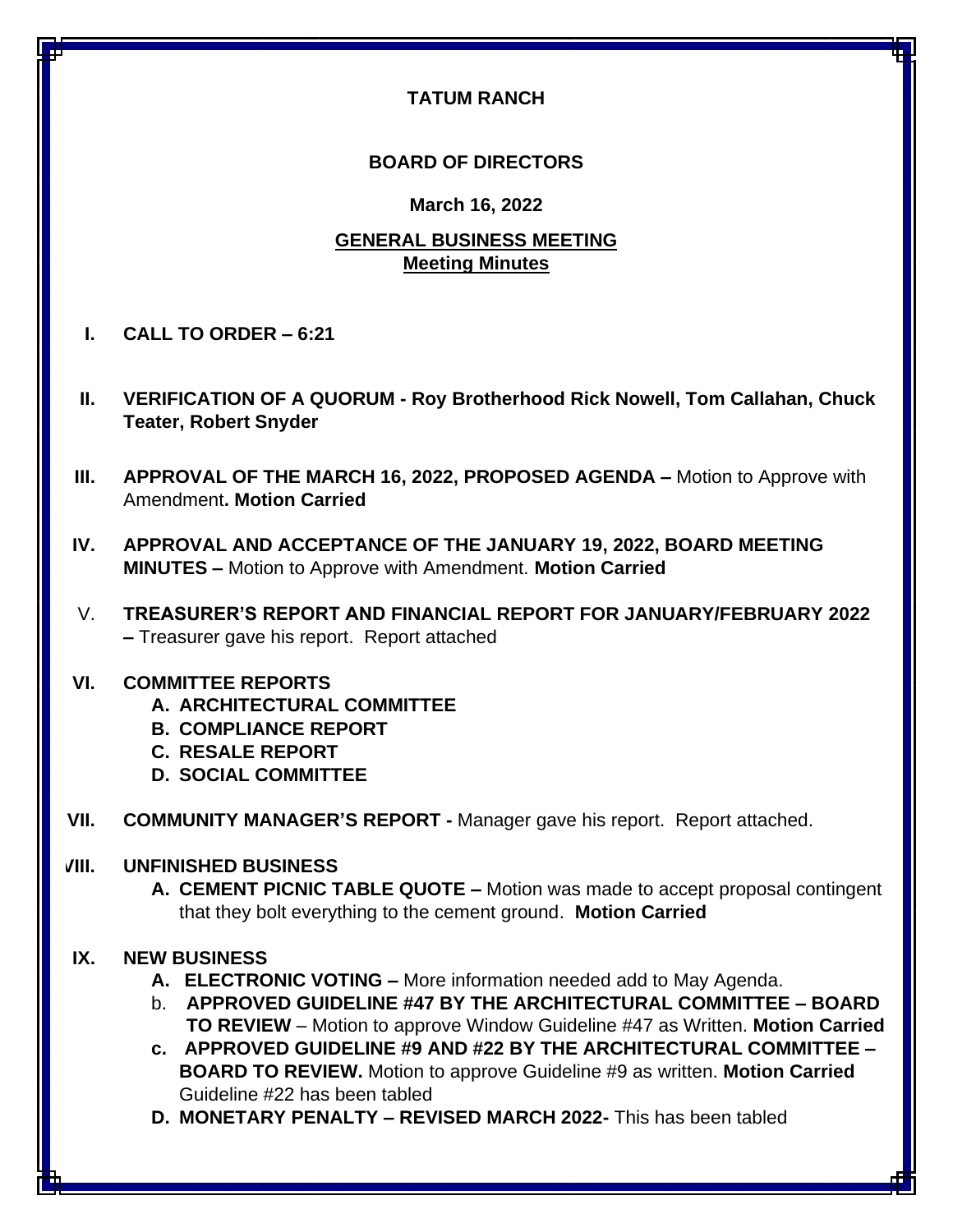**E. FINANCE COMMITTEE TO INCLUDE: ROBERT SNYDER, SCOTT FLANERY, CHUCK ARNDT, DEBBIE MOSHENROSE –** Motion was Made to move forward with Finance Committee. **Motion Carried**

## **X. ADJOURNMENT 9:00pm**

**AFTER THE GENERAL BOARD MEETING, THE BOARD ADJOURNED FOR THE EVENING.**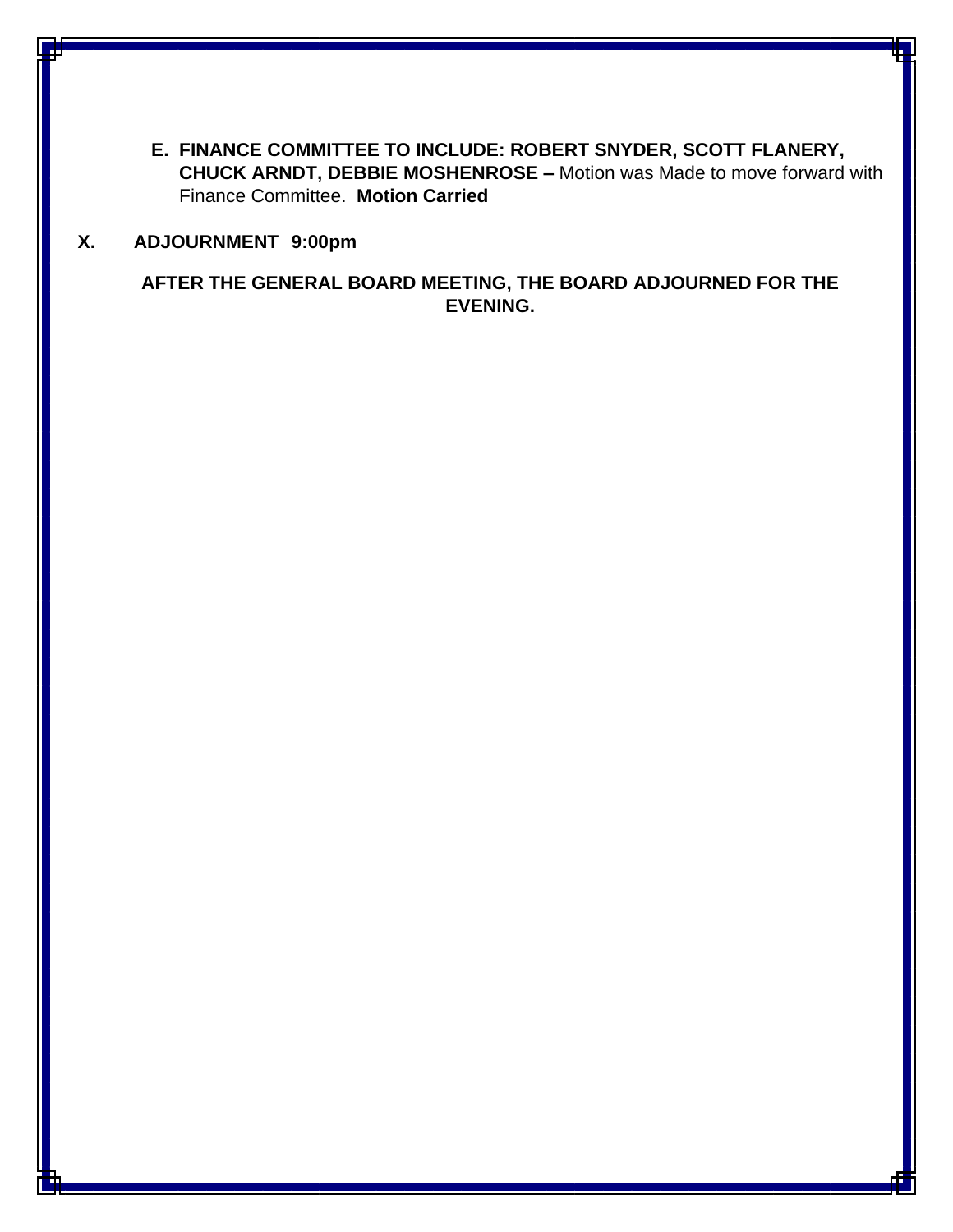# **February 2022 Financials Recap**

Revenue from all sources for February 2022 was \$7,000 over budget giving a 2-month variance of \$75,088 (down from \$81,793.00. for January 2022). So, we are slowly catching up to our budgeted amount of revenue at \$250,141.

Revenue from Resales was down by \$6,400 and investment revenue was down by \$4,392.

Total Revenue for January and February 2022 was \$175,052. against \$190,053 in Operating Expenses for a negative net income of  $[$15,001.]$ 

When Depreciation and Reserve contribution are added the negative of revenue to expenses grows by \$30,333. to  $[$45,334.]$  However, these 2 expenses are not cash-basis deductions. Depreciation is a noncash item, and Reserve is money that TRCA put into Savings. Therefore, the excess of Operating Expense over Revenue is still [\$15,001.]

Pie Chart#1: Shows the relationship of January & February 2022 Revenue to Operation Expenses and amounts in deposited into the Reserve.



Operating Expenses to note that are significantly higher than budgeted for the 2-month period of January-February 2022 are as follows: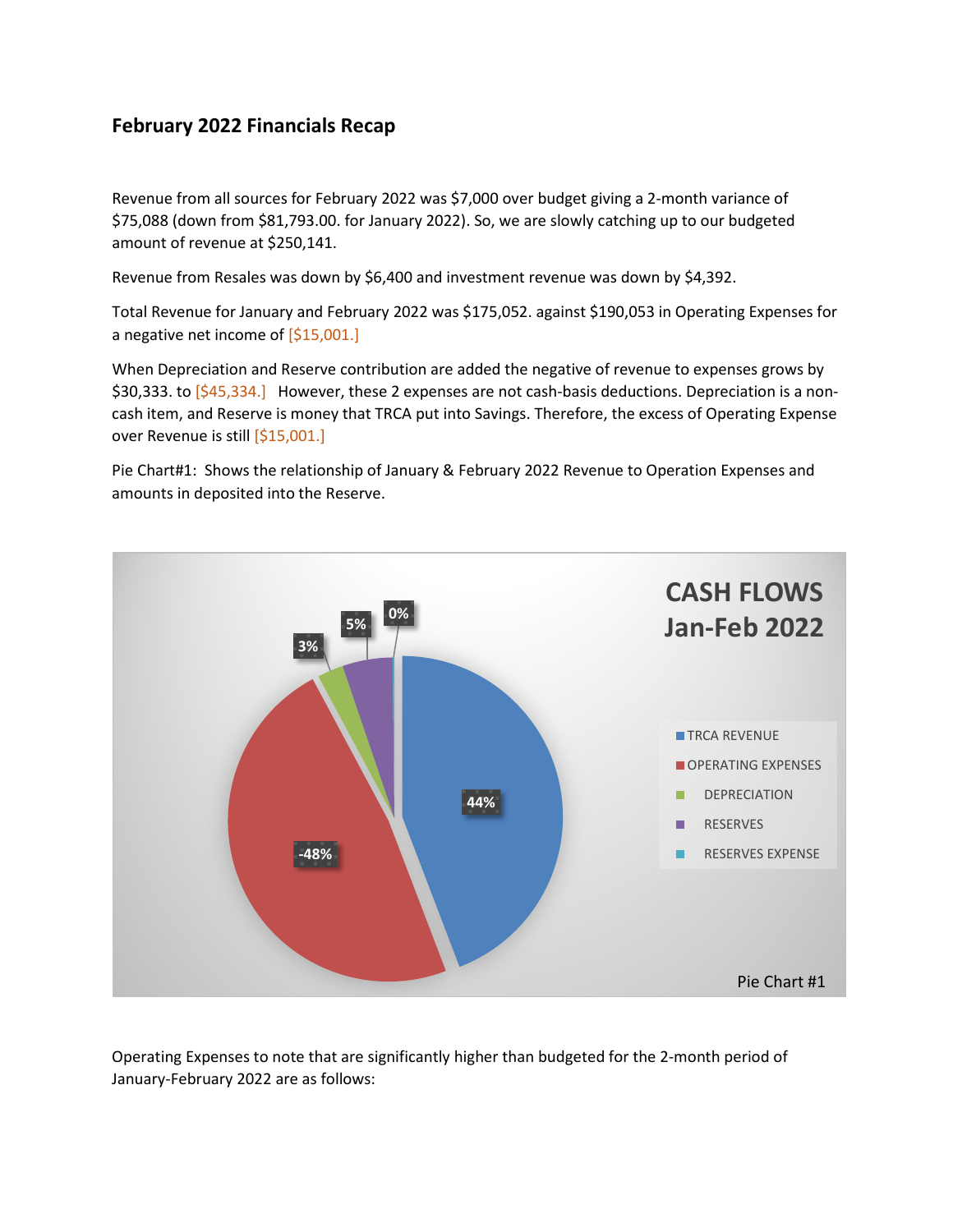| Category/#                                                                                       | <b>Actual</b> | <b>Budget</b> | Variance                                |  |
|--------------------------------------------------------------------------------------------------|---------------|---------------|-----------------------------------------|--|
| 5016 Color Toner                                                                                 | 2,075.        | 833.          | 1,242.                                  |  |
| 5019 News Letter                                                                                 | 9,682.        | 4,000.        | 5,682.                                  |  |
| 5039 Salaries                                                                                    | 49,086        | 48,333.       | 762. Not significant only in the        |  |
|                                                                                                  |               |               | fact that we didn't budget for it.      |  |
| 5047 Payroll Taxes                                                                               | 5,205.        | 4,000.        | 1,205.                                  |  |
| 50321 HO Apprec. Event                                                                           | 4,186.        | -0-           | 4,186. Significant in lack of budgeting |  |
| 50324 Santa Event                                                                                | 3,502.        | -0-           | 3,502. Same.                            |  |
| <b>Total: Community Social Evnts</b>                                                             | 8,077.        | 600.          | 7,477. Same                             |  |
| 5212 Wapa Trees                                                                                  | 4,000.        | -0-           | 4,000. Same                             |  |
| 5215 Irrigation                                                                                  | 4,925.        | 2,500.        | 2,425. Same                             |  |
| 5230 Back Flow Test                                                                              | 1,490.        | -0-           | 1,490. Unbudgeted.                      |  |
| 5245 Common Area Repair                                                                          | 7,750.        | 2,500.        | <u>5,250.</u>                           |  |
| <b>TOTAL VARIANCE</b>                                                                            |               |               | \$29,744.                               |  |
| As a result of the Admin. Category expenses (5000-5048), the Total Admin expenses actual against |               |               |                                         |  |

budgeted is negative by the following:

97,097. 74,729. 22,368.

#### **MOTION:**

By this Financial Report Summary,

I move that the Board ask the Community Manager to provide a RE-BUDGETED forecast at the end of

the Second Quarter on or before July 10, 2022.

Respectfully Submitted,

Robert W Snyder,

As Treasurer of the Tatum Ranch Community Association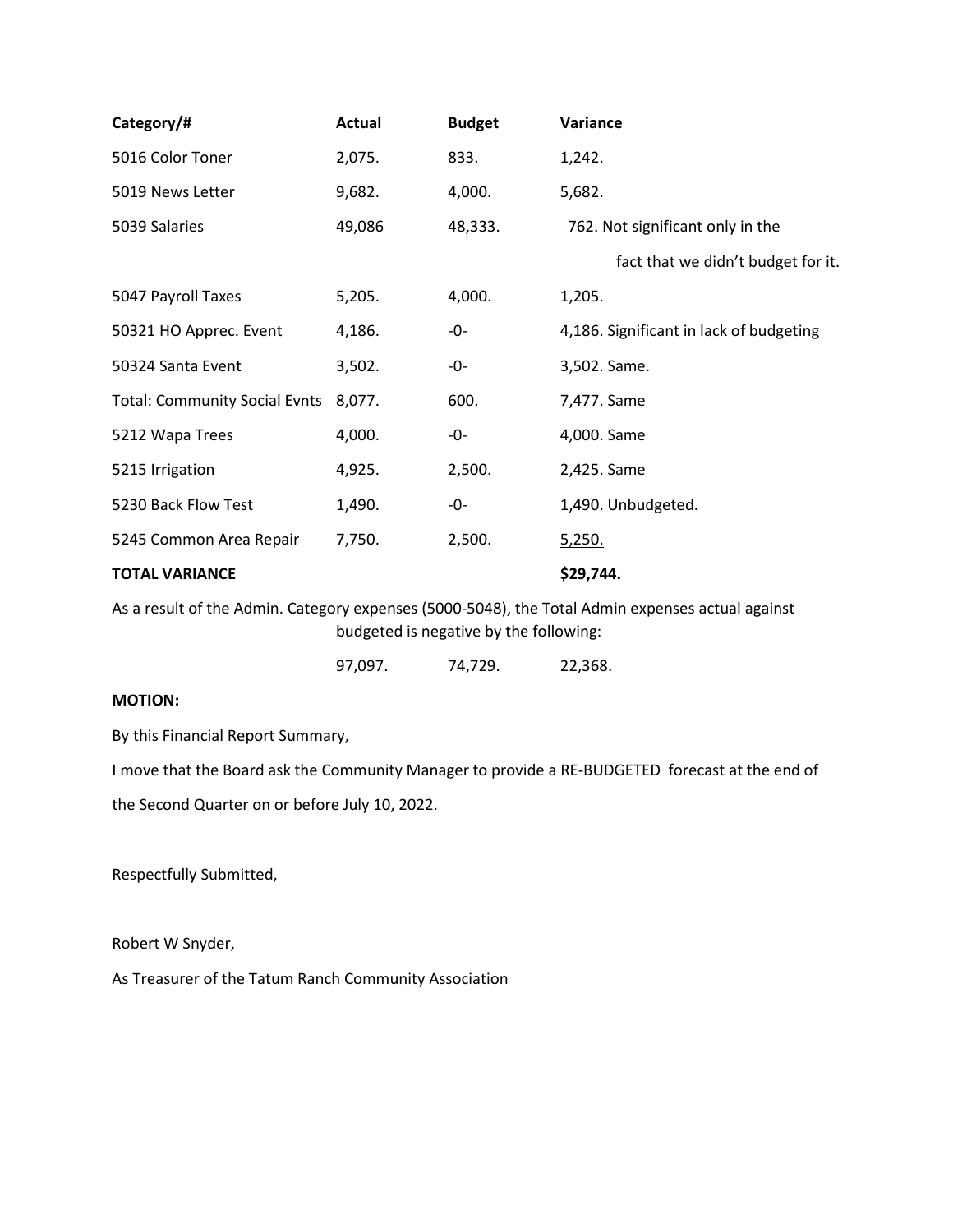#### Tatum Ranch Community Association MANAGER'S REPORT March 16, 2022

| Project                                      | Notes                                                                                                                                                                                                                                                                                                                                                                                                                                                                                                                             |                        |
|----------------------------------------------|-----------------------------------------------------------------------------------------------------------------------------------------------------------------------------------------------------------------------------------------------------------------------------------------------------------------------------------------------------------------------------------------------------------------------------------------------------------------------------------------------------------------------------------|------------------------|
| Questions for<br>January Meeting             | 1. Insurance Check for wall repair on Tatum was taken from reserve and deposited<br>to reserve when the insurance check was accounted for.<br>2. Variance in Reserve inputs and withdrawals: \$134,752 Vs \$164,605. The<br>difference was the new truck. A reserve item and an asset. The difference can be<br>found on the balance sheet #1118 Vehicle \$28.051<br>3. Lien Fee Payments were not credited last year. That has been corrected in<br>eUnify. This year Lien Fee Payments will be credited to the correct account. |                        |
| Commercial<br>Properties                     | Dynamite Creek commercial property is selling to a new owner in April.                                                                                                                                                                                                                                                                                                                                                                                                                                                            |                        |
| Website                                      | With a year payment in advance, advertisement from the Tatum Talk now run on<br>the Website for free. We increased the ad space prices to reflect size of<br>advertisement.                                                                                                                                                                                                                                                                                                                                                       |                        |
| <b>Community Building</b>                    | <b>Replaced the freezer</b>                                                                                                                                                                                                                                                                                                                                                                                                                                                                                                       |                        |
| <b>Desert Willow Park</b>                    | Still working closely with the parks city officials and Police to alleviate issues -at<br><b>Desert Willow Park.</b>                                                                                                                                                                                                                                                                                                                                                                                                              |                        |
| Graffiti /<br>Vandalism/Theft                | We have a group of teens making graffiti and vandalism on the westside of Tatum<br>Ranch. Graffiti has been most of the damages, and the vandalism has been in<br>Desert Willow Park. I have tried to get the graffiti removed myself or covered in<br>less than 24 hours. We have had 3 large incidents around 40th Street, Desert<br>Willow Parkway West, Fitness Trail, and under the powerlines. Signs on the<br>Fitness Trail were also damaged. Removed all damaged signs from the trail.                                   | <b>Formatted Table</b> |
| Financial                                    | Purchased bulk doggie bags. Getting pricing on envelopes, assessment<br>statements, and anything else that is a heavily used item that will be seeing price<br>increases from inflation. Doggie bags have gone from 55.99 a case to 89.99 a case<br>in a year. We saw a 37% increase in usage of doggie bags last year.                                                                                                                                                                                                           |                        |
| Landscaping - Luxor                          | Luxor is replacing poly tubing along Tatum Blvd from Juana to Dixileta. They will<br>also be replacing the poly tubing on the center median islands from Juana to<br>Dixileta. The poly tubing has deteriorated and was having multiple leaks every<br>month.                                                                                                                                                                                                                                                                     |                        |
| Landscaping -<br>General                     | Finished the winter project list to improve areas within Tatum Ranch.<br>Sonoran Vista culvert cleaned out 80% blockage. Roberta basins cleanup,<br>corrections on the wash culvert at Mazatzal and Dixileta and Desert Willow<br>Parkway East concrete wash cleanup.                                                                                                                                                                                                                                                             |                        |
| Property<br>Maintenance                      | Want to look at painting the interior of the community building and offices this<br>year.                                                                                                                                                                                                                                                                                                                                                                                                                                         |                        |
| Reserve Study -<br><b>Master Association</b> | Next study in Summer 2022. Review with Chuck and Robert what to submit for<br>reserve study item changes.                                                                                                                                                                                                                                                                                                                                                                                                                         |                        |
| Saguaros                                     | Straightened the saguaro at Hunter and Tatum. It had a heavy lean and needed to<br>be replanted to correct the lean.                                                                                                                                                                                                                                                                                                                                                                                                              |                        |
| Sonoran Vista                                | Fire Dept called about Sonoran Vista needing a Knox Box Key and Tomar access<br>at the rear gate. In the past the fire dept have always used the front gate. Now<br>with updated map software it is sending them to the back gate if the service call is<br>closer. Park Pro cost to be compliant was \$2484.                                                                                                                                                                                                                     |                        |
| Wall<br>Painting/Painting                    | Goes out to bid this summer. Expect price increase in bids due to paint costs.<br>Question on painting. Should we lock in prices this month in order to avoid<br>predicted price increase in April?                                                                                                                                                                                                                                                                                                                               | <b>Formatted Table</b> |
| Common area<br>maintenance<br>projects       | Cleaned gravel from Via Dona Concrete Wash, Sonoran Vista Was cleaned out,<br>Mazatzal wash drainage enlarged, Roto tilled sand in the playground at Roberta<br>Dr. Cleaned up wash and basin areas on Roberta Dr. Replaced irrigation line on<br>Tatum Blvd from black poly to PVC to remove leaks.                                                                                                                                                                                                                              |                        |